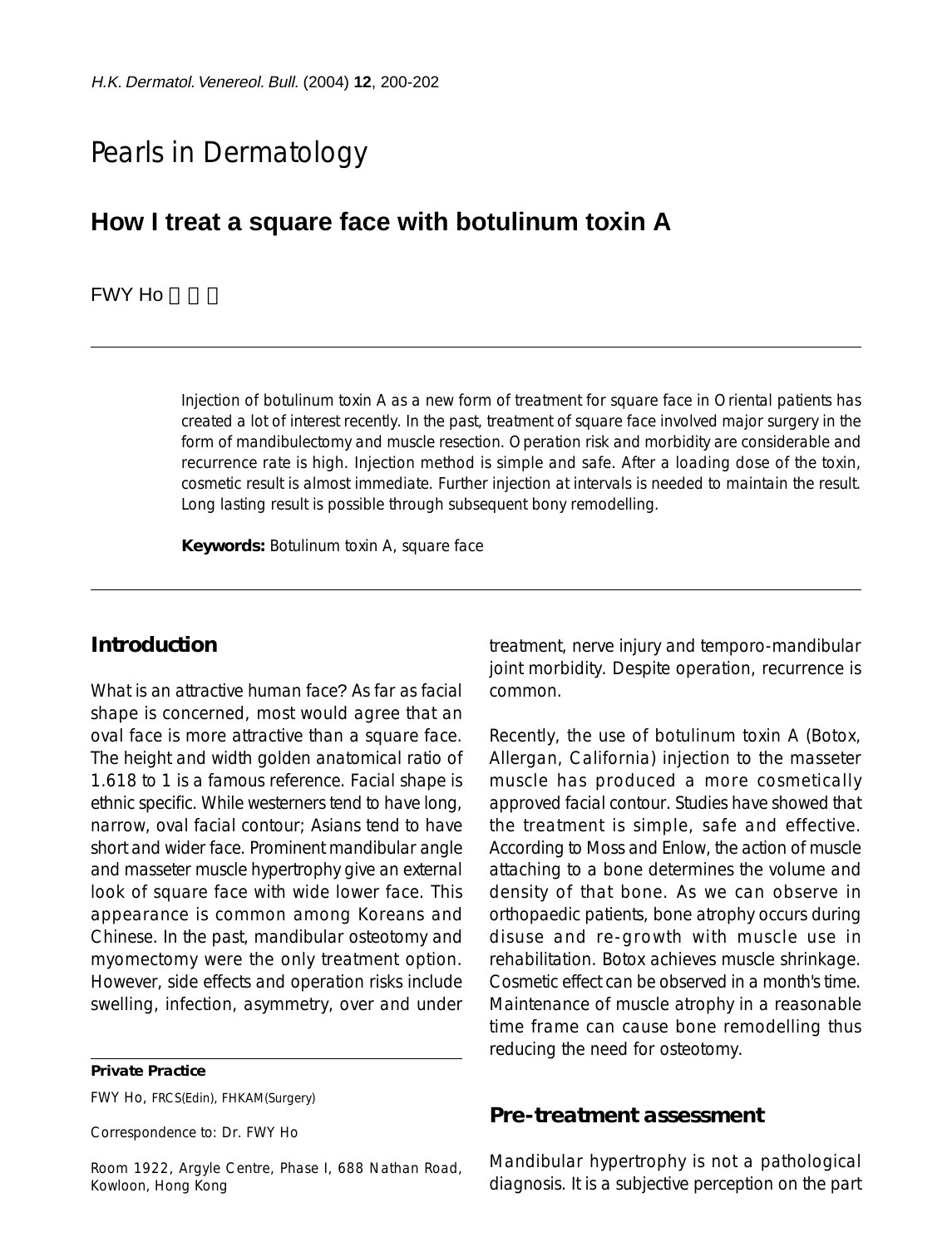of the patients as to how much they think their jaw is excessive. The doctor has to be sure, however that normal bone and muscle hypertrophy is the cause of the squareness of the jaw and not some other pathological facial mass such as bone tumour and parotid condition. I have observed that more than half of my clients requesting treatment of their square face give a history of habits like gum chewing, bruxism and teeth clenching. These problems should be tackled accordingly.

## **Method**

Mark the anatomical point for injection. Draw a line (T line) extending from the tragus to the angle of the mouth. Also mark the anterior and posterior border of the masseter. A bottle of Botox which contains 100 units of botulinum toxin A is freshly prepared with a 2.5 ml diluent. Each side will be injected with 28 units through five to six injection points. The first hit is right into the prominence of the muscle and the rest of the drug would be injected around this point spaced uniformly apart (Figure 1). Avoid hitting above the T line as you can easily inject into the deeper pterygoid muscles. The best reference for beginner in fact is to find the mandible. All you can do is to hit deep until you find the mandible and then withdraw.

To avoid complication, don't attempt to treat in one go by a single high dose injection. On average, a cumulative dose of 60 units on each side is needed to achieve satisfactory result. Starting with a lower dose say 28 units on each side, injection is done monthly until the total accumulated dose is achieved or a satisfactory result obtained. For an average case, two injections of 28 units given monthly over two months are good enough for satisfactory result.

After the loading dose, the patient will enjoy a period of good result lasting about six to 12 months (Figures 2 & 3). Then patient is advised to come back for additional injection to keep the muscle in an atrophic condition and hopefully bone remodelling and more lasting effect.



**Figure 2.** Before Botox injection.



**Figure 1.** Inject below the line drawn from the tragus of the ear to the angle of the mouth and behind the anterior border of the masseter muscle.



**Figure 3.** After Botox injection.